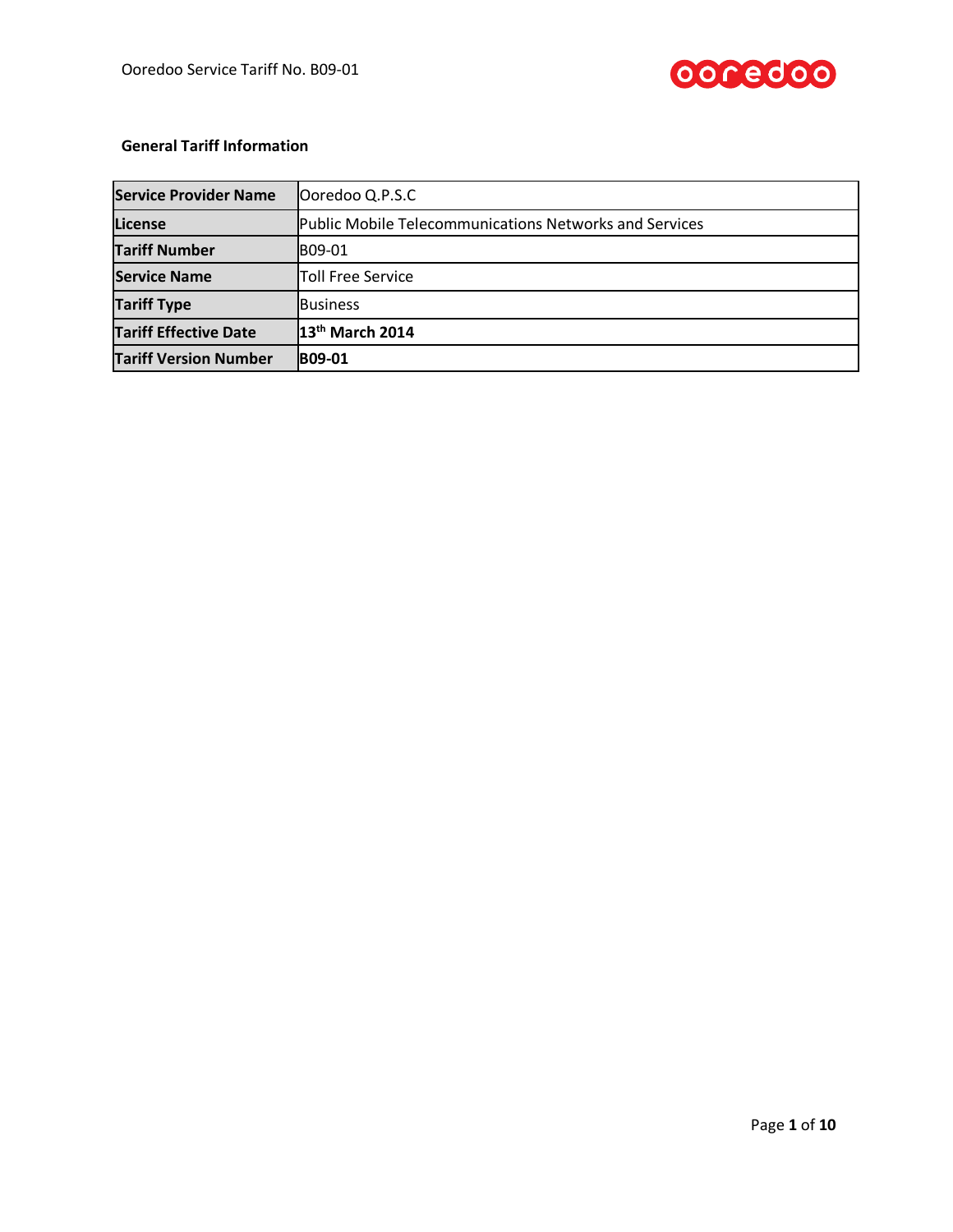

### **1. Definitions**

- **1.1.** Ooredoo means Ooredoo Telecom
- **1.2.** Subscriber means the person or entity that enters into an agreement with Ooredoo to receive and pay for the service.
- **1.3.** User means the natural person who actually uses the service.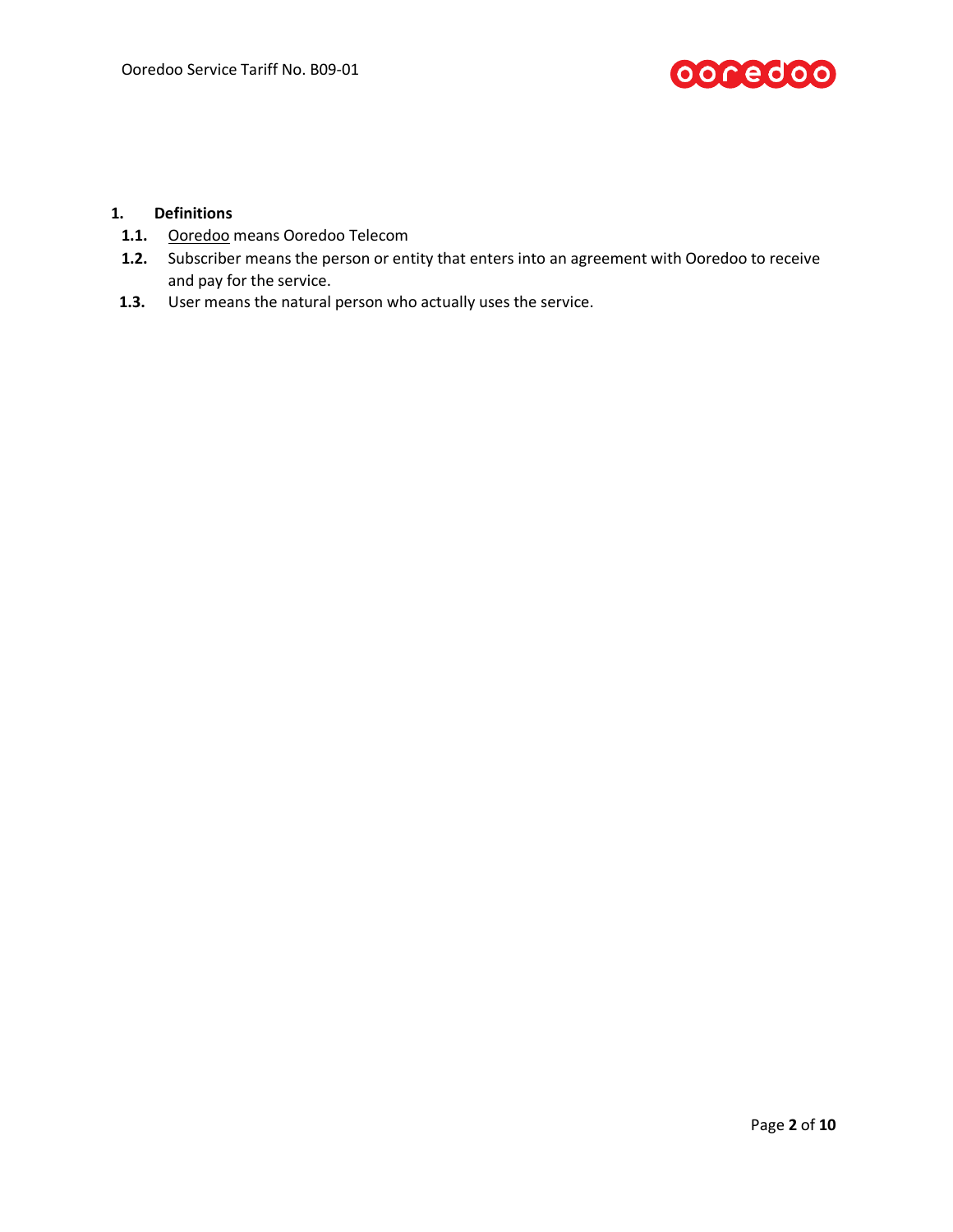

## **2. Tariff Terms and Conditions**

- **2.1** This tariff is for a permanent standard service.
- **2.2** This tariff contains charges and conditions applicable to the provision of Toll Free Services.
- **2.3** These terms and conditions are in addition to the terms and conditions specified in other tariffs and [Master Services Agreement] where referenced.
- **2.4** From time to time Ooredoo may publish promotions and readjustments by various means. Such promotions and readjustments will automatically modify this Tariff.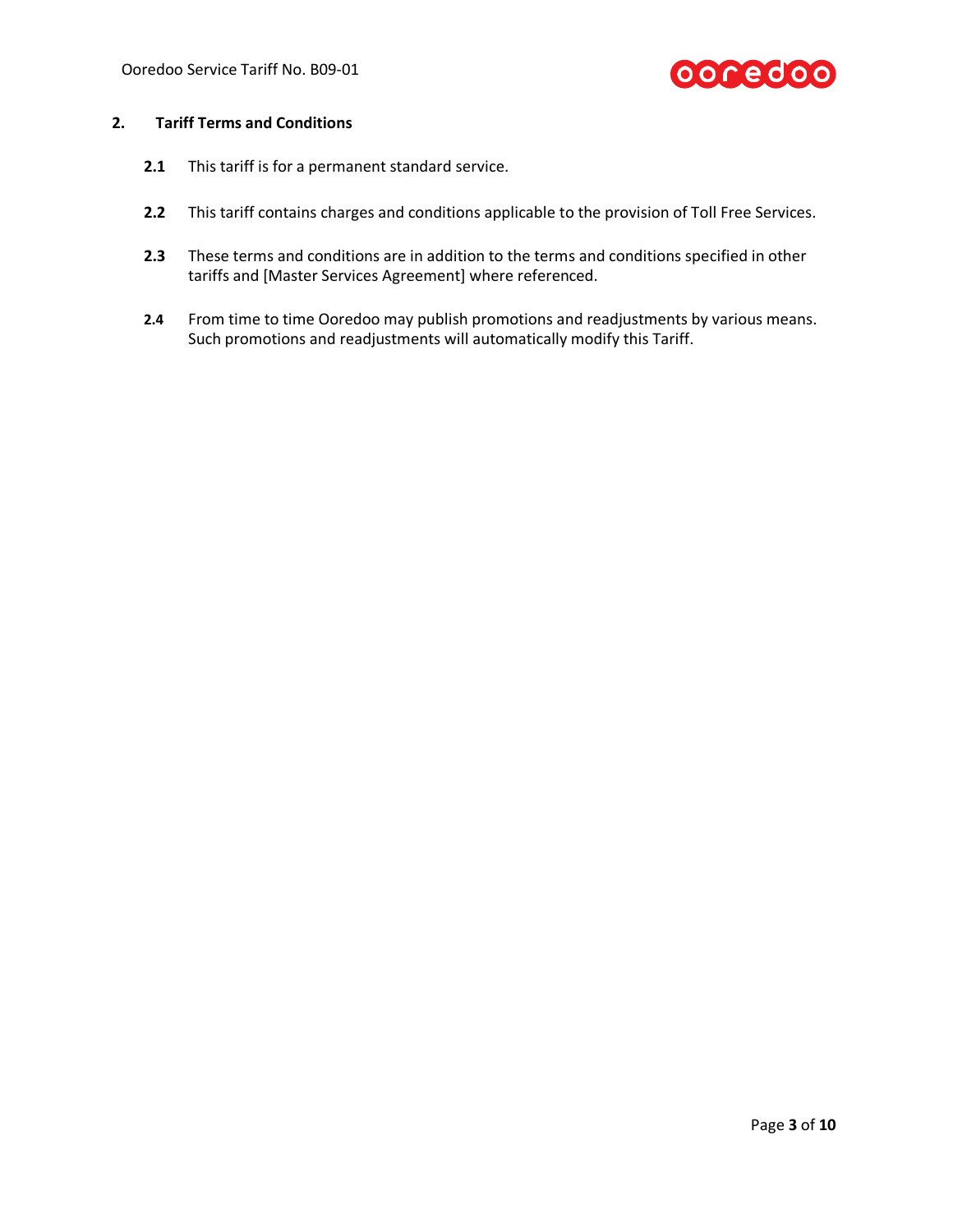Ooredoo Service Tariff No. B09-01



## **3. Service Description**

**3.1** Toll Free Service provides subscribers with a telephone number that can be called at no charge to the caller. The subscriber receives and pays for the call.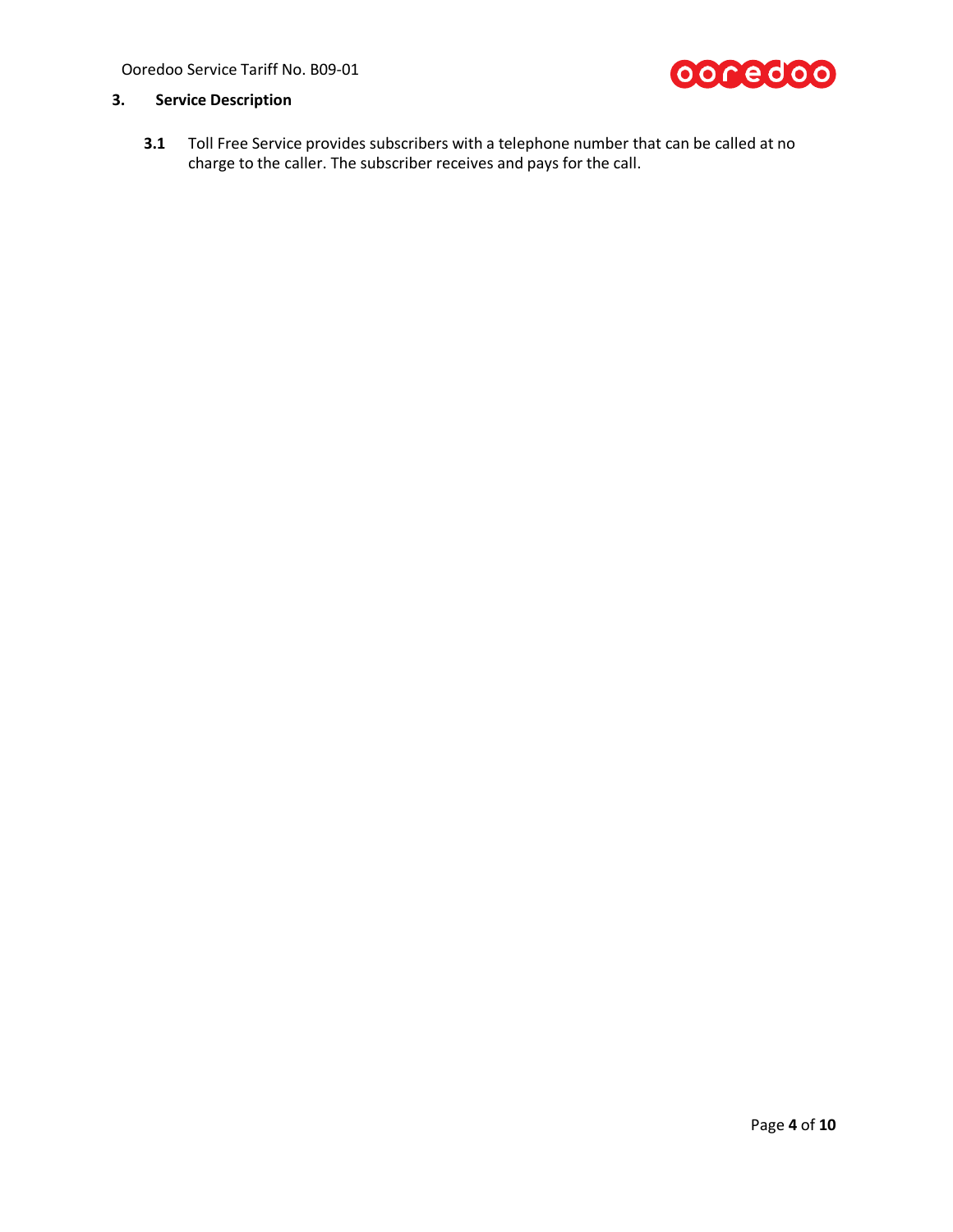

## **4. Service Features and Charge Rates**

#### **4.1 Domestic Toll Free Service**

#### **4.1.1 Conditions:**

**4.1.1.1 Minimum Service Period:** The initial term for the Service is three (3) months from the date of commencement of the service. Termination of service prior to the end of the minimum service period will result in liability for charges for the remaining duration of the three (3) month period.

#### **4.1.2 Initial Connection:** Initial connection is charged at 200QAR.

#### **4.1.3 Toll Free Number:**

.

| 4.1.3.1 Description: The toll free number format is 800-xxxx. The subscriber pays charges based |  |
|-------------------------------------------------------------------------------------------------|--|
| on the following available number plans:                                                        |  |

| <b>Service</b>       | <b>Applicable Numbers</b>                                                      | <b>Examples</b> |
|----------------------|--------------------------------------------------------------------------------|-----------------|
| <b>Silver Number</b> | numbers that are not classified as Royal<br>or Gold numbers                    | 800-3826        |
| <b>Gold Number</b>   | numbers that consist of two similar<br>digits                                  | 800-9811        |
| <b>Royal Number</b>  | numbers that end in names or are<br>sequential, 4 digit series, 3 digit series | 800-1234        |
|                      |                                                                                | 800-0000        |
|                      |                                                                                | 800-0222        |
|                      |                                                                                | 800-Bank        |
|                      |                                                                                |                 |

#### **Charging:**

**4.1.3.2.** Subscribers may request assignment of a toll free number (subject to availability) at the following rates:

| <b>Service</b>       | <b>Charges (QAR)</b> |  |
|----------------------|----------------------|--|
| <b>Silver Number</b> | No charge            |  |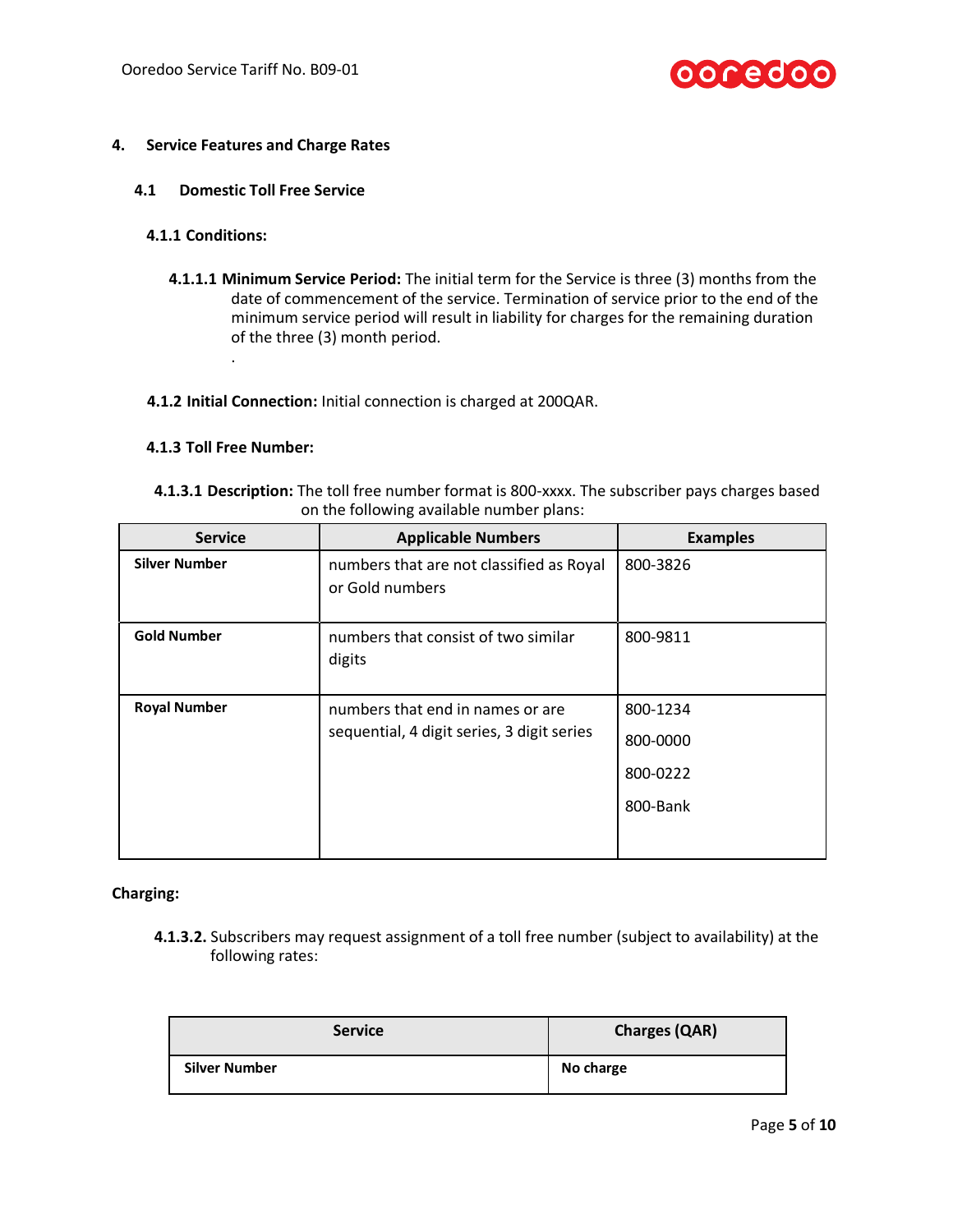

|                     | .      |
|---------------------|--------|
| <b>Gold Number</b>  | 1,000  |
| <b>Royal Number</b> | 10,000 |

## **4.1.3.3. Monthly Rental:** Monthly rental charge is 300QAR per month.

#### **4.1.4 Domestic Toll Free Calling**

- **4.1.4.1 Description:** Domestic Toll Free calling allows subscribers to receive and pay for a call made from within Qatar to its domestic toll free number. The caller does not pay a call charge.
- **4.1.4.2 Charging:** Domestic Toll free calling is charged to the subscriber on a per-minute basis:

| <b>Service</b>                                           | <b>Charges (QAR)/min</b> |
|----------------------------------------------------------|--------------------------|
| Calls from a fixed landline to a toll free number        | 0.20                     |
| Calls from a Ooredoo mobile number to a toll free number | 0.35                     |
| Calls from non Ooredoo mobile to toll free number        | 0.35                     |

#### **4.2 International Toll Free Service**

#### **4.2.1 Inbound International Toll Free Service**

- **4.2.1.1 Description:** Inbound International Toll Free Service allows subscribers to request allocation of a telephone number in a foreign country. Calls made to this number are routed to the Subscribers fixed or mobile number in Qatar. The subscriber receives and pays the call charges. Two numbering options are available:
	- **4.2.1.1.1 International Toll Free Service ("ITFS"):** ITFS provides for separately assigned international toll-free numbers (ITFN) in each country where activated. The numbering formats may vary from country to country.
	- **4.2.1.1.2 Universal International Freephone Number ("UIFN"):** UIFN is a unique worldwide toll-free telephone number allocated for particular Subscriber's use, which is the same in each country activated. The UIFN uses country code 800, so that no matter where the caller is, the same number may be dialed. A complete list of countries is available at: http://www.itu.int/cgibin/htsh/uifn/uifn.operator\_contact

#### **4.2.1.2 Charging**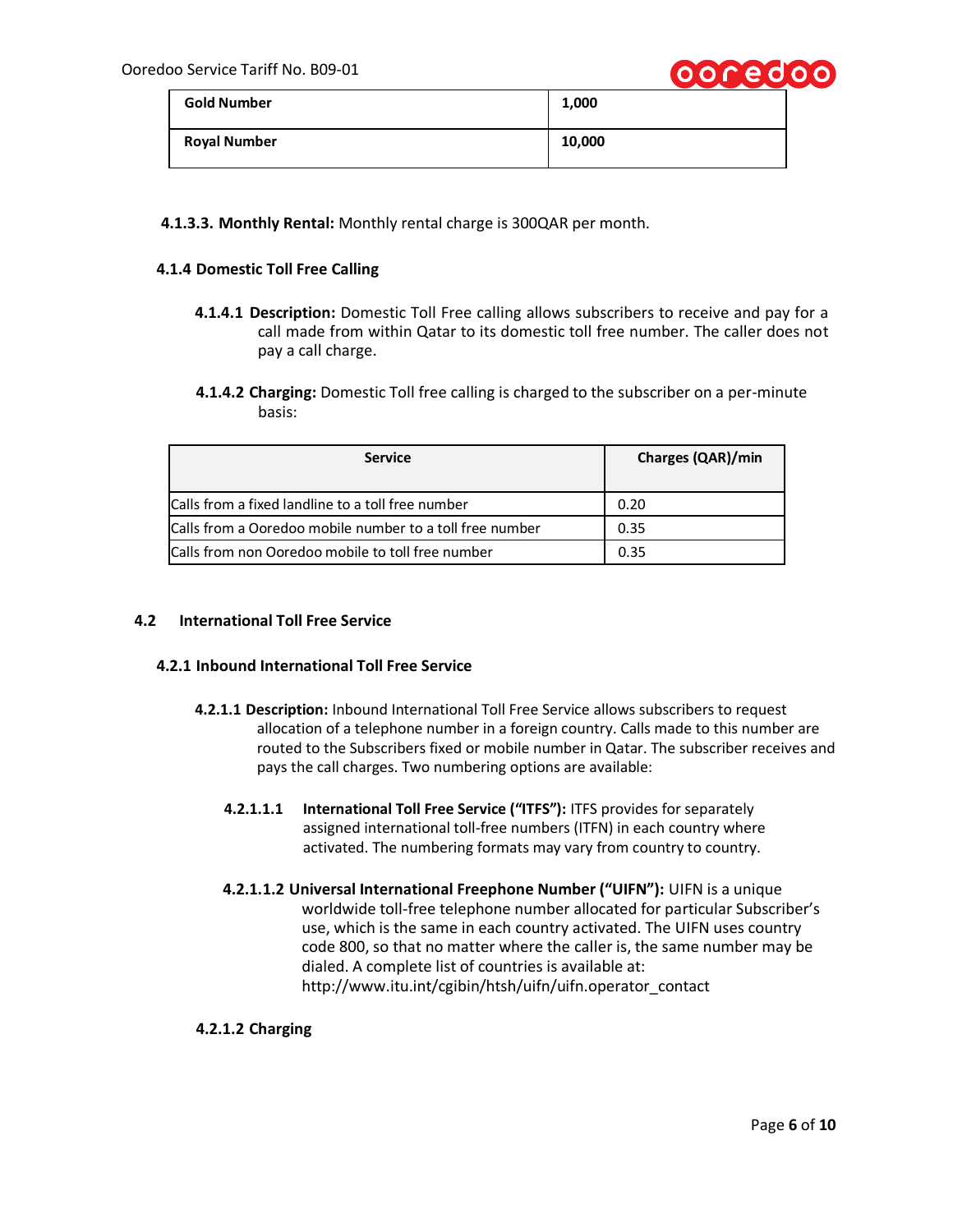

- **4.2.1.2.1 Initial Connection:** Initial connection is charged at 1000QAR per country in which the service is activated.
- **4.2.1.2.2 Monthly Rental:** Monthly rental charge is 250QAR per month per country in which the service is activated.
- **4.2.1.2.3 International Inbound Toll Free Calling:** International Toll free calls received by the subscriber are charged to the subscriber at the applicable rates contained in Ooredoo Service Tariff Landline B01-01.

### **4.2.2 Outbound International Toll Free Service**

#### **4.2.2.1 Description**

- **4.2.2.1.1** The service provides the subscriber with a Toll free number in Qatar. The calls coming to the Toll free number are directed to a subscriber designated PSTN number outside Qatar.
- **4.2.2.1.2** The outbound International Toll free Number format is 00800 CC XXX, wherein CC is the Country Identifier and XXX are unique digits specific to the customer.

### **4.2.2.2 Charging**

- **4.2.2.2.1 Initial Connection:** Initial connection is charged at QAR 380 per country in which the service is activated.
- **4.2.2.2.2 Monthly Rental:** Monthly rental is charged at QAR 425 per month per country in which the service is activated.
- **4.2.2.2.3 International Outbound Toll Free Calling:** Toll free calls forwarded to subscribers' designated PSTN number outside Qatar are charged to the subscriber at the applicable rates contained in Ooredoo Service Tariff Landline B01-01.

#### **4.2.3 Conditions:**

- **4.2.3.1 Term:** The initial term for all Ooredoo International Toll free Services is one year; thereafter it is on a month to month basis until either party provides the other party with no less than thirty (30) days prior written notice of its intent to terminate the Agreement.
- **4.2.3.2** If either party desires to cancel this Agreement prior to the expiration of the Initial Term, the terminating party shall give the other party sixty (60) days prior written notice.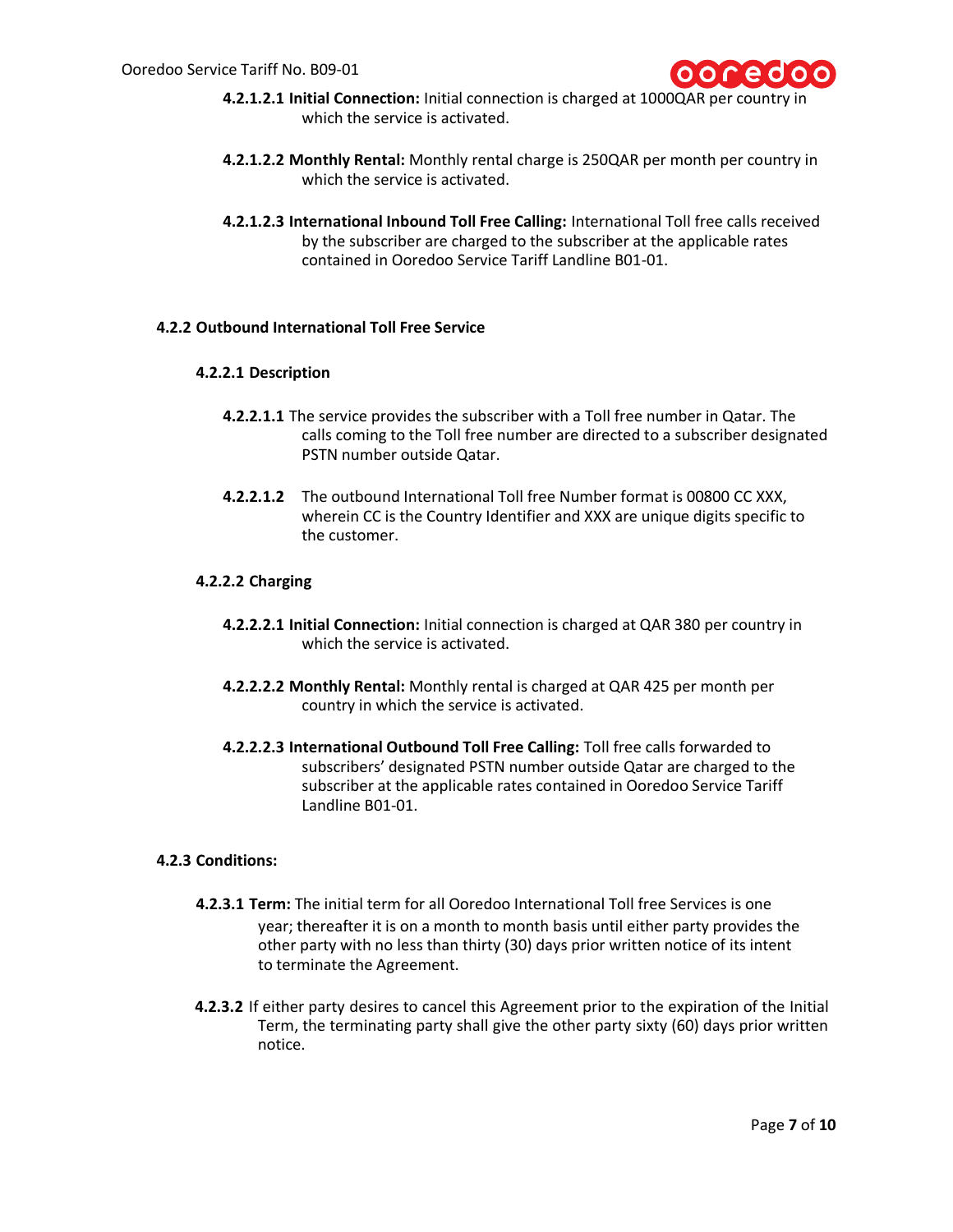

- **4.2.3.3** Cancellation prior to the end of the Initial Term will result in liability for monthly rental charges for the entire Initial Term.
- **4.2.3.4** Ooredoo shall use commercially reasonable efforts to obtain required ITFNs from foreign operators as soon as practicable, and to work with the foreign operator on any necessary technical configuration and testing.
- **4.2.3.5** Ooredoo's provision of the ITFS Services is subject to the availability of the ITFN provided by the Foreign Number Administrator. Ooredoo does not warrant the continued availability of such numbers.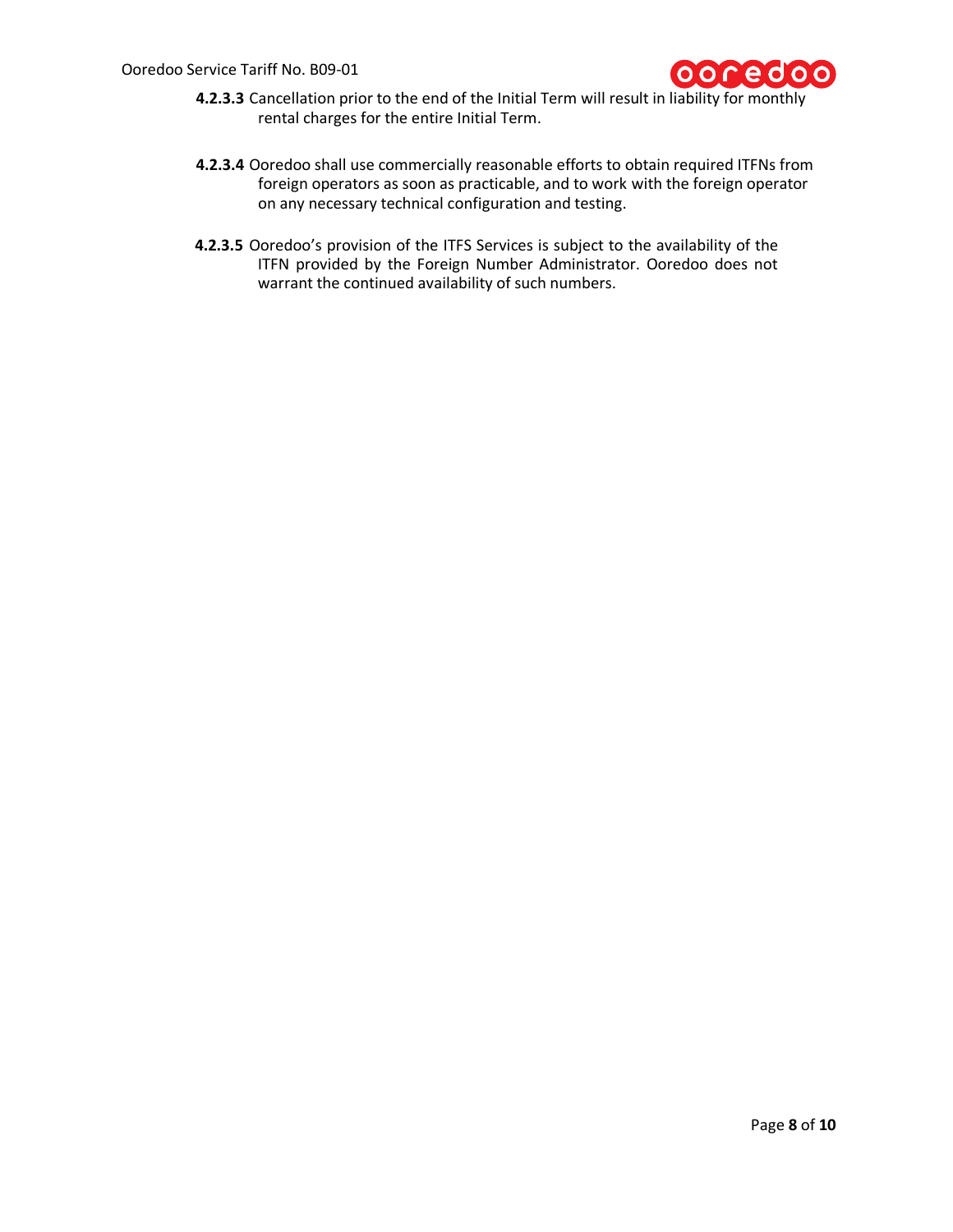### **5. Service Provider obligations**

**5.1 Commencement of Service:** The service shall commence from the Service connection date.

## **5.2 Service Availability and Limits:**

- **5.2.1** Certain factors, such as network changes, traffic volume, transmission limits, service outages, technical limitations, signal strength, customer device, terrain, structures, weather, or other conditions that may arise from time to time, may interfere with actual service quality and availability.
- **5.2.2** Calls may be interrupted, dropped, refused or limited. Ooredoo will not be liable for any service limits due to these conditions that may arise from time to time, subject to our statutory and licence obligations and requirements.
- **5.2.3** Ooredoo is responsible for service only up to the point of interface between the Subscriber managed equipment and the Ooredoo managed equipment and shall not be responsible for any quality of service, continuity of service or other matters impacted by subscriber cabling, equipment or other facilities on the subscribers side of the point of interface.